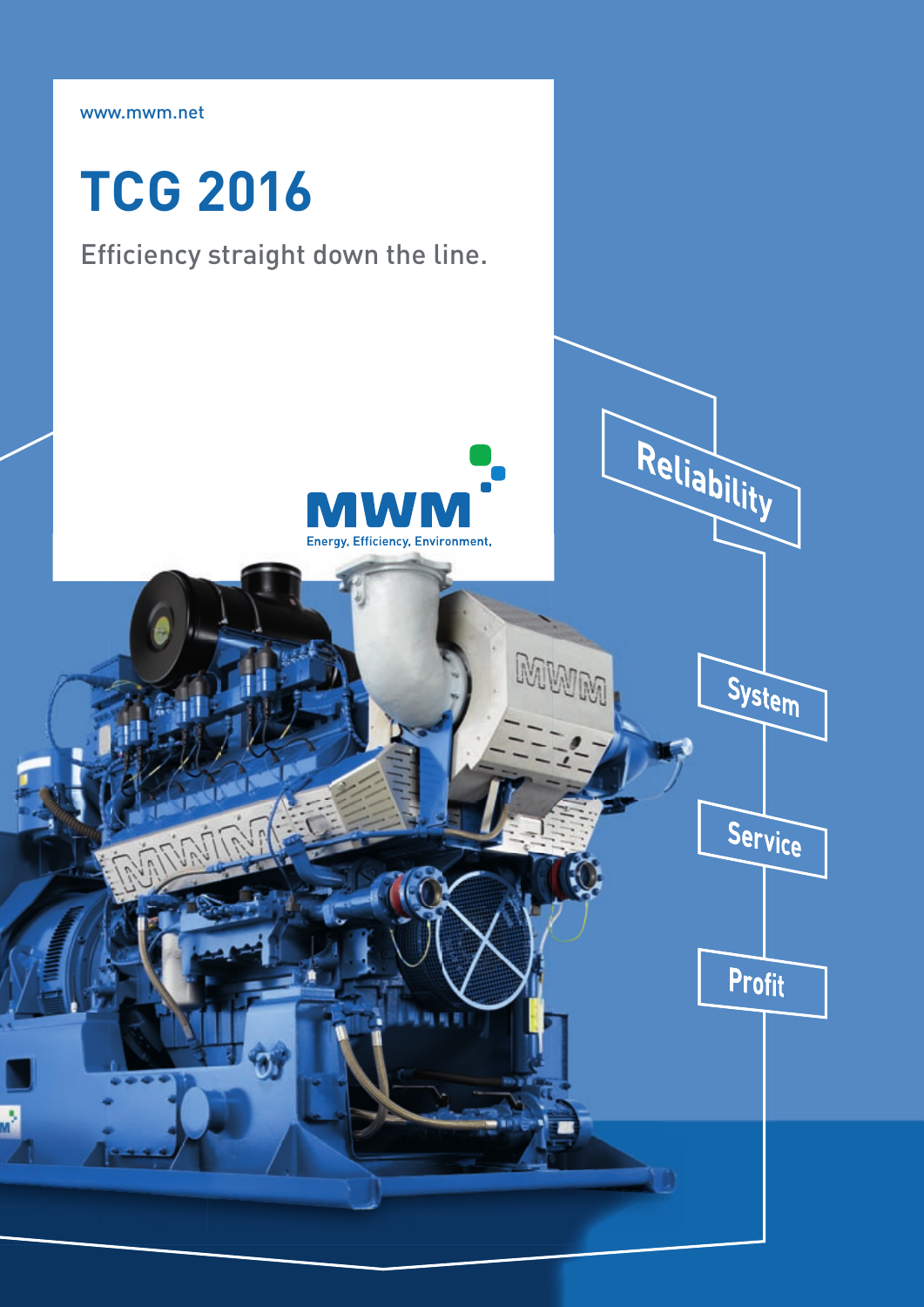# **The TCG 2016. Top performance from MWM – used successfully worldwide.**

#### Friedrichshagen CHP plant, Germany

Nawaro Kletkamp GmbH & Co. KG runs a biogas combined heat and power plant. Around 20 tons of corn silage are used as an input fuel each day. The heat produced by the engine is used to dry grain and to heat the plant's own buildings, and even to heat parts of the neighboring town of Lütjenburg. After the fermentation process is finished, the substrate remnants are used as a fertilizer. The plant saves the equivalent of 4,000 tons of CO<sub>2</sub> per year.

This project was completed very quickly in collaboration with SES Energiesysteme GmbH Berlin. A Type TCG 2016 V16 gas engine efficiently undertakes basic load operation for the local combined heat and power plant. What is special about this low-emission CHP plant is that the boilers' efficiency is increased by preheating the air current to them using the heat from the mixture cooling circuit along with the radiant heat of the gas engine. The result is that gas consumption is reduced by as much as 176,000 m3 ∕a .

### Gut Kletkamp CHP plant, Germany

#### Nong Bua Farm biogas plant, Thailand

Nong Bua livestock farm in Thailand takes its liquid pig manure, a substance often left unused as a waste product, and uses it as an important source of electricity. It is sufficient to fuel an MWM biogas plant incorporating two Type TCG 2016 V16 gas engines, each producing 700 kWel of electricity.

#### Mölme CHP plant, Germany

A biogas CHP plant has been constructed in Mölme in collaboration with SEVA Energie AG. The electricity generated from the renewable substances corn and manure is fed into the local mains grid. The heat generated is used mainly by the plant itself in order to maintain the temperature in the fermentation tanks. This ensures maximum biogas production and an optimum gas yield.







## **Strong arguments for a strong brand: MWM.**

#### MWM has 140 years of experience

MWM has made a tradition out of innovation. We have been developing and building engines and gensets for a wide range of uses since 1871. Our global success is founded on having invented the most advanced four-stroke diesel engines. And, 30 years ago, we became one of the first manufacturers to revolutionize generator technology using high-performance gas engines. To this day we continue to work constantly on making our systems more efficient.

#### MWM understands what's really needed

Today, cost-effectiveness is crucial! MWM offers cooperation all along the line, which pays off right across the process chain. We are the complete partner to our customers: from the selection of the system layout for the project, all the way to service and repair.

#### MWM offers the most economical service concepts

With its worldwide service network, long service intervals and low maintenance costs, MWM Service is an important factor for lasting efficiency. Innovative offerings such as remote diagnosis, remote parameter configuration and the generation of operating values can be

provided cheaply anywhere in the world using the Internet. The new MWM Logistics Centre also means fast deliveries and low spares costs. Shortblocks can be delivered and assembled easily, so your system will be ready for operation in the shortest possible time. Another benefit is that our own training centre offers top-level, practically oriented courses for your technicians.

#### MWM thinks in terms of the complete solution

Only if all of the components in your system are selected and configured perfectly for your needs will you achieve optimum overall efficiency. We have the experience, the technology and the capacity. Our engineers can develop tailormade complete solutions especially for you. From comprehensive cogeneration concepts for electricity, heat and cooling, to containerized solutions, to turn-key systems – MWM can develop complete concepts to suit your needs, and implement them reliably too. All in all, system engineering just the way you want it.

### You can rely on MWM

Clear statements, transparent offers: we keep our promise. We are always there when you need us. Test us – on site, at your plant.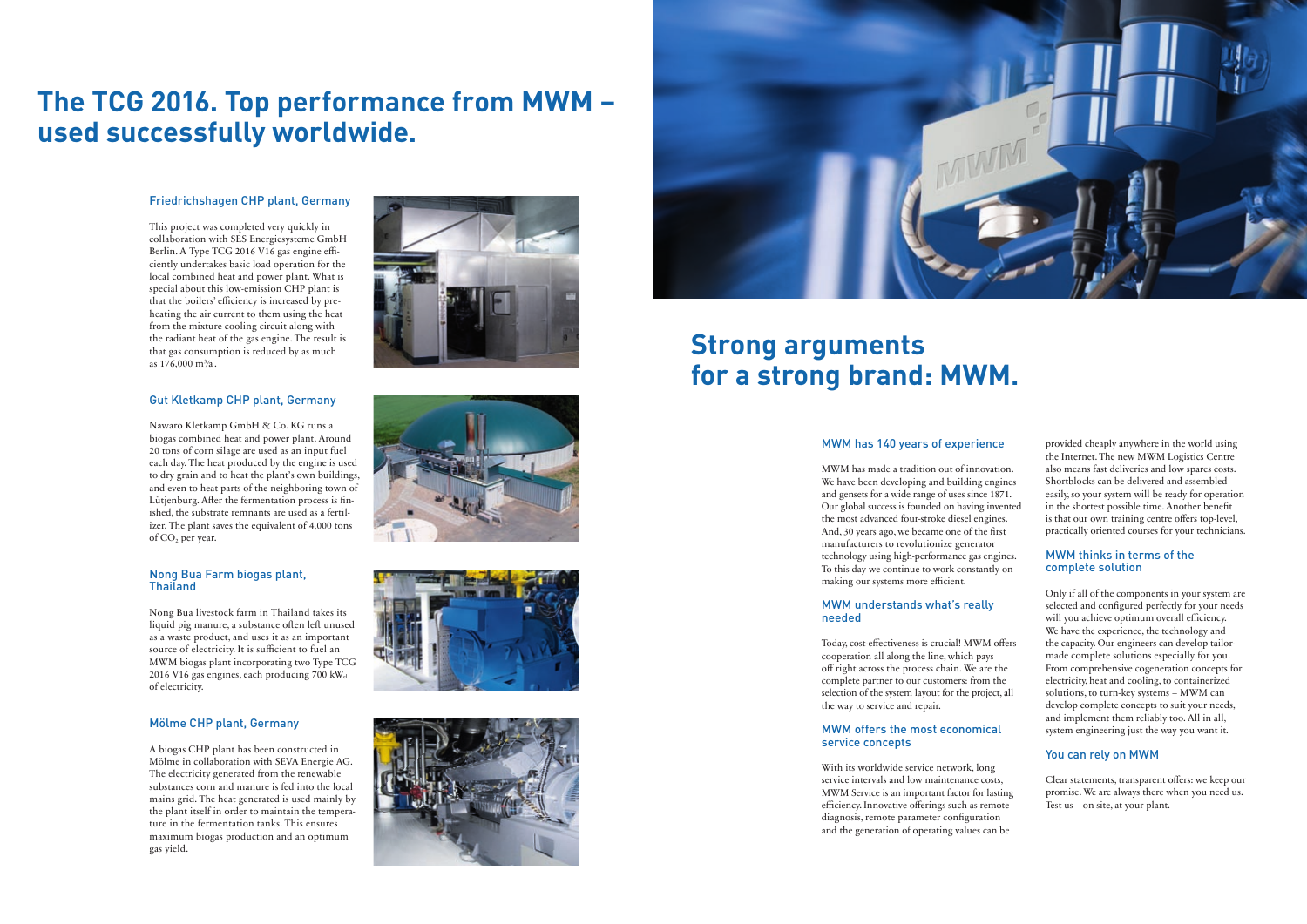# **MWM's compact performer. Economical long-term.**

### More profit



The TCG 2016 is highly efficient thanks to its optimized camshaft, combustion chamber and spark plugs. Save as much as 15 % per annum on fuel costs – and increase your plant's profitability.



With its optimized engine components, the TCG 2016 requires up to 50 % less lubricating oil than other similar gensets. In terms of efficiency that means long-term savings.



#### Less overall costs

TEM (Total Electronic Management) controls not just the engine but the entire system including the heat supply from cogeneration. Temperature monitoring for each cylinder and anti-knock control ensure the best possible utilization of fuel and maximum power output, even if gas composition fluctuates.

#### Lower installation costs

Thanks to its smaller dimensions (width x length), the TCG 2016 demands up to 50 % less space than comparable systems. For you that means lower installation costs.

### Optimum control concept



### Flexible usage

The latest technology such as our gas-mixer and TEM allows you to use a wide variety of gases. Even the most problematic gases such as  $\overline{\text{colli}}$  colliery gas, landfill gas and sewage gas can be used without difficulty.

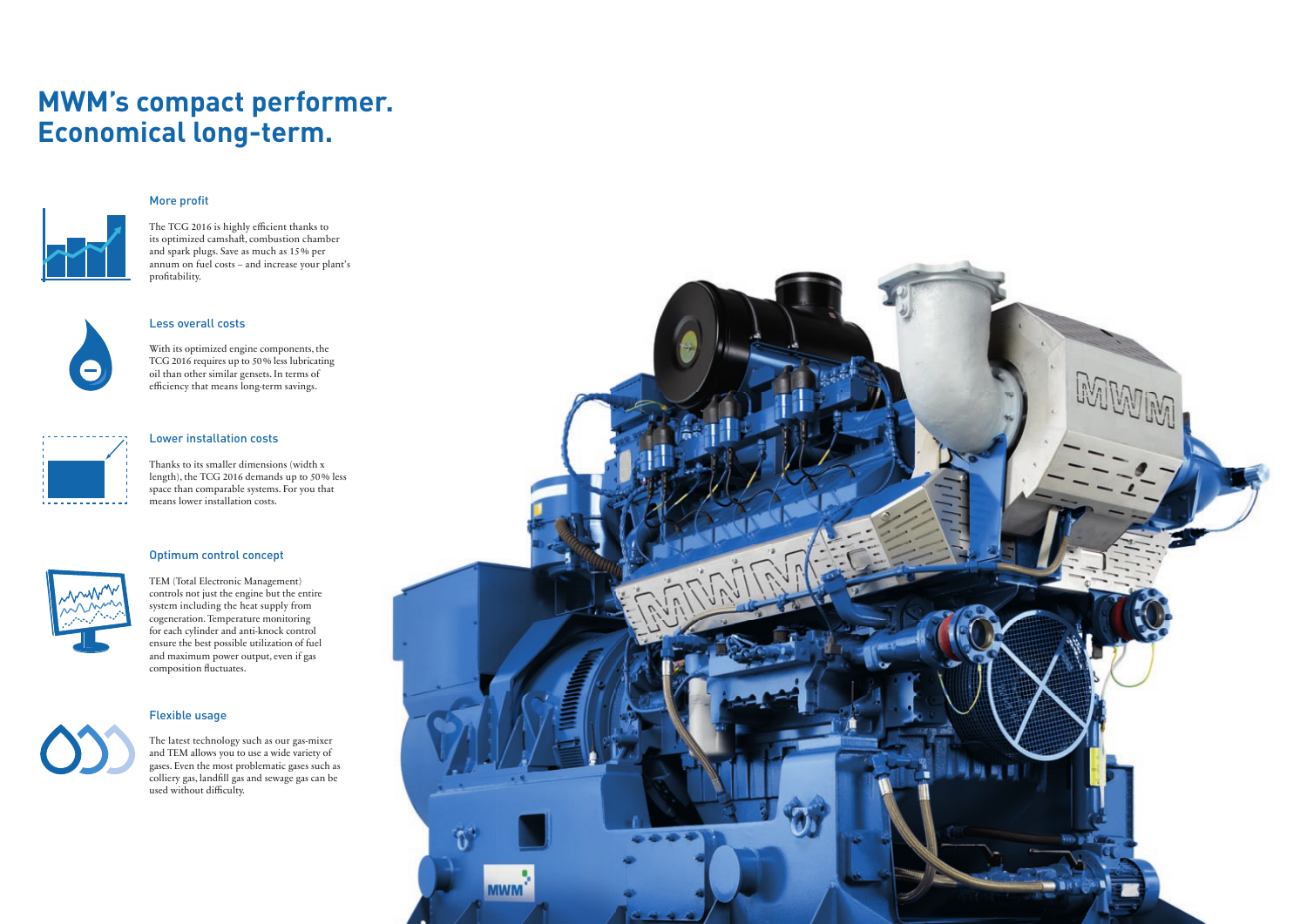# **Technical data 50 Hz**

## **Natural gas applications**

 $NO<sub>v</sub> \le 500$  mg/m<sub>n</sub><sup>31)</sup>

**3 1) dry exhaust manifolds**

## **Biogas applications**

 $NO_x \le 500$  mg/m<sub>n</sub><sup>31)</sup> **Sewage gas (65 % CH<sub>4</sub> / 35 % CO<sub>2</sub>)**  $\textsf{B}$ iogas (60 % CH $_{\textsf{A}}$  / 32 % CO<sub>2</sub>, rest N<sub>2</sub>)  $\mathsf{Landfill}$  gas (50 % CH $_{_4}$  / 27 % CO<sub>2</sub>, rest N<sub>2</sub>)

**Minimum heating value (LHV) H<sub>u</sub> = 5.0 kWh/m<sub>n</sub> ) dry exhaust manifolds**

| <b>Engine type</b>             |        |               | <b>TCG 2016 V08 C</b> | <b>TCG 2016 V12 C</b> | <b>TCG 2016 V16 C</b> |
|--------------------------------|--------|---------------|-----------------------|-----------------------|-----------------------|
| Electrical power <sup>2)</sup> |        | <b>kW</b>     | 400                   | 600                   | 800                   |
| Mean effective pressure        |        | bar           | 19.0                  | 18.9                  | 18.9                  |
| Thermal output <sup>31</sup>   | $±8\%$ | <b>kW</b>     | 427                   | 654                   | 855                   |
| <b>Electrical efficiency</b>   |        | $\frac{0}{0}$ | 42.2                  | 42.0                  | 42.3                  |
| Thermal efficiency             |        | $\frac{0}{0}$ | 45.0                  | 45.7                  | 45.2                  |
| <b>Total efficiency</b>        |        | $\frac{0}{0}$ | 87.2                  | 87.7                  | 87.5                  |

| <b>Engine type</b>             |     |               | <b>TCG 2016 V08 C</b> | <b>TCG 2016 V12 C</b> | <b>TCG 2016 V16 C</b> |
|--------------------------------|-----|---------------|-----------------------|-----------------------|-----------------------|
| Electrical power <sup>2)</sup> |     | <b>kW</b>     | 400                   | 600                   | 800                   |
| Mean effective pressure        |     | bar           | 19.0                  | 18.9                  | 18.9                  |
| Thermal output <sup>31</sup>   | ±8% | <b>kW</b>     | 398                   | 608                   | 810                   |
| <b>Electrical efficiency</b>   |     | $\frac{0}{0}$ | 42.5                  | 42.5                  | 42.5                  |
| Thermal efficiency             |     | $\frac{0}{0}$ | 42.3                  | 43.0                  | 43.0                  |
| <b>Total efficiency</b>        |     | $\frac{0}{0}$ | 84.8                  | 85.5                  | 85.5                  |

1) NO<sub>x</sub> emissions: NO<sub>x</sub> < 0.5 g NO<sub>2</sub>/m<sub>n</sub><sup>3</sup> dry exhaust gas at 5% O<sub>2</sub>.<br>
2) According to ISO 3046/1 at U = 0.4 kV, cosphi = 1 for 50 Hz,<br>
at U = 0.48 kV, cosphi = 1 for 60 Hz.<br>
3) Exhaust gas cooled to 120 °C with natural gas and 150 °C<br>
with biogas.

| <b>Engine type</b> |                 | <b>TCG 2016 V08 C</b> | <b>TCG 2016 V12 C</b> | <b>TCG 2016 V16 C</b> |
|--------------------|-----------------|-----------------------|-----------------------|-----------------------|
| Bore/stroke        | mm              | 132/160               | 132/160               | 132/160               |
| Displacement       | dm <sup>3</sup> | 17.5                  | 26.3                  | 35.0                  |
| Speed              | $min-1$         | 1500                  | 1500                  | 1500                  |
| Mean piston speed  | m/s             | 8.0                   | 8.0                   | 8.0                   |
| Length             | mm              | 3090                  | 3680                  | 4060                  |
| Width              | mm              | 1480                  | 1480                  | 1480                  |
| Height             | mm              | 2280                  | 2280                  | 2280                  |
| Dry weight genset  | kg              | 4650                  | 5870                  | 6530                  |

**Minimum heating value (LHV) H<sub>u</sub> = 5.0 kWh/m<sub>n</sub> ) dry exhaust manifolds**

The figures in these data sheets are for information purposes only and are not binding. The information given in the offer is decisive.

Specifications for special gases and two-gas operation on request.

The figures in these data sheets are for information purposes only and are not binding. The information given in the offer is decisive.

## **Natural gas applications**

 $NO<sub>v</sub> \le 500$  mg/m<sub>n</sub><sup>31)</sup>

#### **3 1) dry exhaust manifolds**

## **Biogas applications**

 $NO_x \le 500$  mg/m<sub>n</sub><sup>311</sup> **Sewage gas (65 % CH<sub>4</sub> / 35 % CO<sub>2</sub>)**  $\textsf{B}$ iogas (60 % CH<sub>4</sub> / 32 % CO<sub>2</sub>, rest N<sub>2</sub>)  $\mathsf{Landfill}$  gas (50 % CH $_{\mathsf{A}}$  / 27 % CO<sub>2</sub>, rest N<sub>2</sub>)

| <b>Engine type</b>             |     |               | <b>TCG 2016 V08 C</b> | <b>TCG 2016 V12 C</b> | <b>TCG 2016 V16 C</b> |
|--------------------------------|-----|---------------|-----------------------|-----------------------|-----------------------|
| Electrical power <sup>2)</sup> |     | <b>kW</b>     | 400                   | 600                   | 800                   |
| Mean effective pressure        |     | bar           | 15.8                  | 15.7                  | 15.7                  |
| Thermal output <sup>3)</sup>   | ±8% | kW            | 447                   | 680                   | 892                   |
| <b>Electrical efficiency</b>   |     | $\frac{0}{0}$ | 41.2                  | 41.1                  | 41.5                  |
| Thermal efficiency             |     | $\frac{0}{0}$ | 46.0                  | 46.6                  | 46.2                  |
| <b>Total efficiency</b>        |     | $\frac{0}{0}$ | 87.2                  | 87.7                  | 87.7                  |

| <b>Engine type</b>             |     |               | <b>TCG 2016 V08 C</b> | <b>TCG 2016 V12 C</b> | <b>TCG 2016 V16 C</b> |
|--------------------------------|-----|---------------|-----------------------|-----------------------|-----------------------|
| Electrical power <sup>2)</sup> |     | <b>kW</b>     | 400                   | 600                   | 800                   |
| Mean effective pressure        |     | bar           | 15.8                  | 15.7                  | 15.7                  |
| Thermal output <sup>31</sup>   | ±8% | kW            | 424                   | 645                   | 845                   |
| <b>Electrical efficiency</b>   |     | $\frac{0}{0}$ | 41.5                  | 41.3                  | 41.6                  |
| Thermal efficiency             |     | $\frac{0}{0}$ | 43.9                  | 44.4                  | 44.0                  |
| Total efficiency               |     | $\frac{0}{0}$ | 85.4                  | 85.7                  | 85.6                  |

1)  $NO_x$  emissions:  $NO_x \le 0.5$  g  $NO_2/m_n^3$  dry exhaust gas<br>at 5% 0<sub>2</sub>.<br>2) According to ISO 3046/1 at U = 0.4 kV, cosphi = 1 for 50 Hz,<br>at U = 0.48 kV, cosphi = 1 for 60 Hz.<br>3) Exhaust gas cooled to 120 °C with natural gas

| <b>Engine type</b> |                 | <b>TCG 2016 V08 C</b> | <b>TCG 2016 V12 C</b> | <b>TCG 2016 V16 C</b> |
|--------------------|-----------------|-----------------------|-----------------------|-----------------------|
| Bore/stroke        | mm              | 132/160               | 132/160               | 132/160               |
| Displacement       | dm <sup>3</sup> | 17.5                  | 26.3                  | 35.0                  |
| Speed              | $min^{-1}$      | 1800                  | 1800                  | 1800                  |
| Mean piston speed  | m/s             | 9.6                   | 9.6                   | 9.6                   |
| Length             | mm              | 3090                  | 3680                  | 4060                  |
| Width              | mm              | 1480                  | 1480                  | 1480                  |
| Height             | mm              | 2280                  | 2280                  | 2280                  |
| Dry weight genset  | kg              | 4650                  | 5870                  | 6530                  |

# **Technical data 60 Hz**

Specifications for special gases and two-gas operation on request.